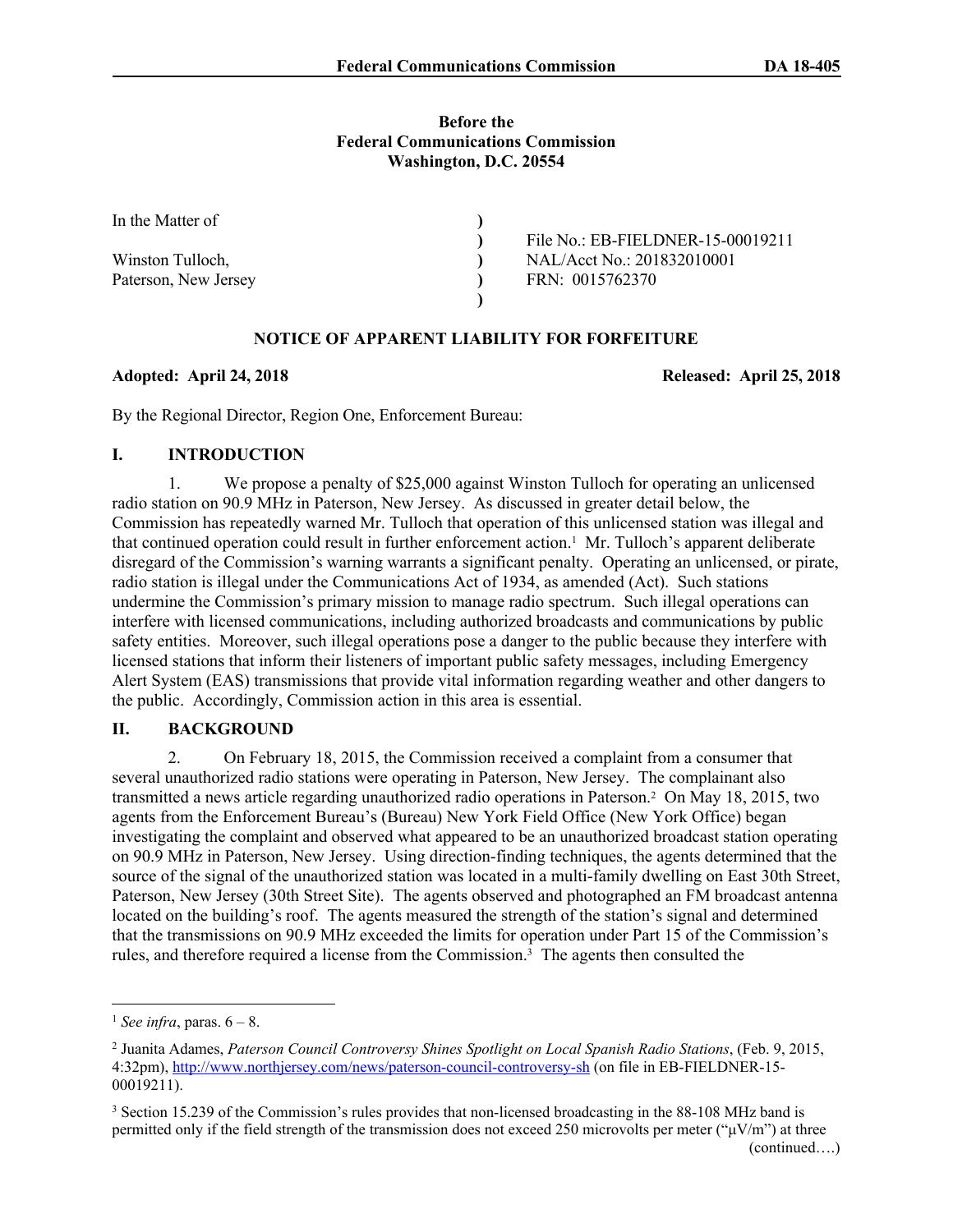Commission's records and confirmed that the Commission had not authorized an FM broadcast station to operate at or near the 30th Street Site.

3. On October 27, 2015, January 20, 2016, and April 20, 2016, agents returned to the 30th Street Site and, using direction-finding techniques, determined that a station continued to operate on 90.9 MHz from that location. On each occasion, the agents observed an FM antenna mounted on the building's roof and took digital photographs of the FM antenna. On each occasion, the agents recorded a portion of the station's transmissions, during which the announcer stated parties wishing to advertise on the station should call "Charles at Rewind Media Group" at a specific telephone number, for which agents subsequently determined that Winston Tulloch was the account holder. The agents then measured the strength of the station's signal and determined that the transmissions on 90.9 MHz exceeded the limits for operation under Part 15 of the Commission's rules and therefore required a license from the Commission.<sup>4</sup> On each date, the agents confirmed that a license had not been issued to operate an FM broadcast station on 90.9 MHz at or near the 30th Street Site. In connection with the October 27, 2015, observation, the agents photographed the license plate of a vehicle parked at the 30th Street Site. On November 4, 2015, the agents searched vehicle registration databases and determined that the vehicle observed at the 30th Street Site was registered to Winston Tulloch, of Paterson, New Jersey.

4. On October 25, 2016, an agent returned to the 30th Street Site to determine whether the unauthorized station continued to operate from that location. Using direction-finding techniques, the agent confirmed the presence of a broadcast station operating on the frequency 90.9 MHz in the general vicinity but ultimately determined that the source of the station's signal had moved to a multi-family dwelling located on East 26th Street, Paterson, New Jersey (26th Street Site). The 26th Street Site was also the billing address for Mr. Tulloch's telephone number, which was announced on the air as the telephone number for the station on October 27, 2015, January 20, 2016, and April 20, 2016. The agent observed that an FM antenna was mounted on the roof of 26th Street Site's roof and that the vehicle, previously determined to be registered to Winston Tulloch, was parked at the 26th Street Site. The agent recorded a portion of the station's transmissions, during which the announcer stated parties wishing to advertise on the station should call "Charles at Rewind Media Group" at Mr. Tulloch's telephone number (previously announced on the station on October 27, 2015, January 20, 2016, and April 20, 2016). The agent then measured the strength of the station's signal and determined that the transmissions on 90.9 MHz exceeded the limits for operation under Part 15 of the Commission's rules and therefore required a license from the Commission.<sup>5</sup> The agent confirmed that a license had not been issued to operate an FM broadcast station on 90.9 MHz at or near the 26th Street Site.

5. Also on October, 25, 2016, the agent issued a Notice of Unlicensed Radio Operation (an On-Scene NOUO) to Mr. Tulloch relating to the unlicensed operations that the agent observed that day.<sup>6</sup> The October 25, 2016, On-Scene NOUO, which the agent posted on the exterior door to the 26th Street Site, advised Mr. Tulloch that an unlicensed station was illegally operating on 90.9 MHz from the 26th Street Site and warned that continued unlicensed operations could result in additional enforcement action. On November 29, 2016, the New York Office mailed Mr. Tulloch a Notice of Unlicensed Operation (a NOUO) relating to the unlicensed operations that the agent observed on October 25, 2016.<sup>7</sup>

<sup>6</sup> *Winston Tulloch*, Notice of Unlicensed Radio Operation (New York Office, Oct. 25, 2016).

<sup>7</sup> *Winston Tulloch*, Notice of Unlicensed Operation (New York Office, Nov. 29, 2016), <http://transition.fcc.gov/eb/FieldNotices/2003/DOC-342598A1.html>.

<sup>(</sup>Continued from previous page)

meters. 47 CFR § 15.239(b). Measurements showed that the field strength of the station's signal exceeded the permissible level for a non-licensed Part 15 transmitter.

<sup>4</sup> 47 CFR § 15.239(b)*.* 

<sup>5</sup> *Id*.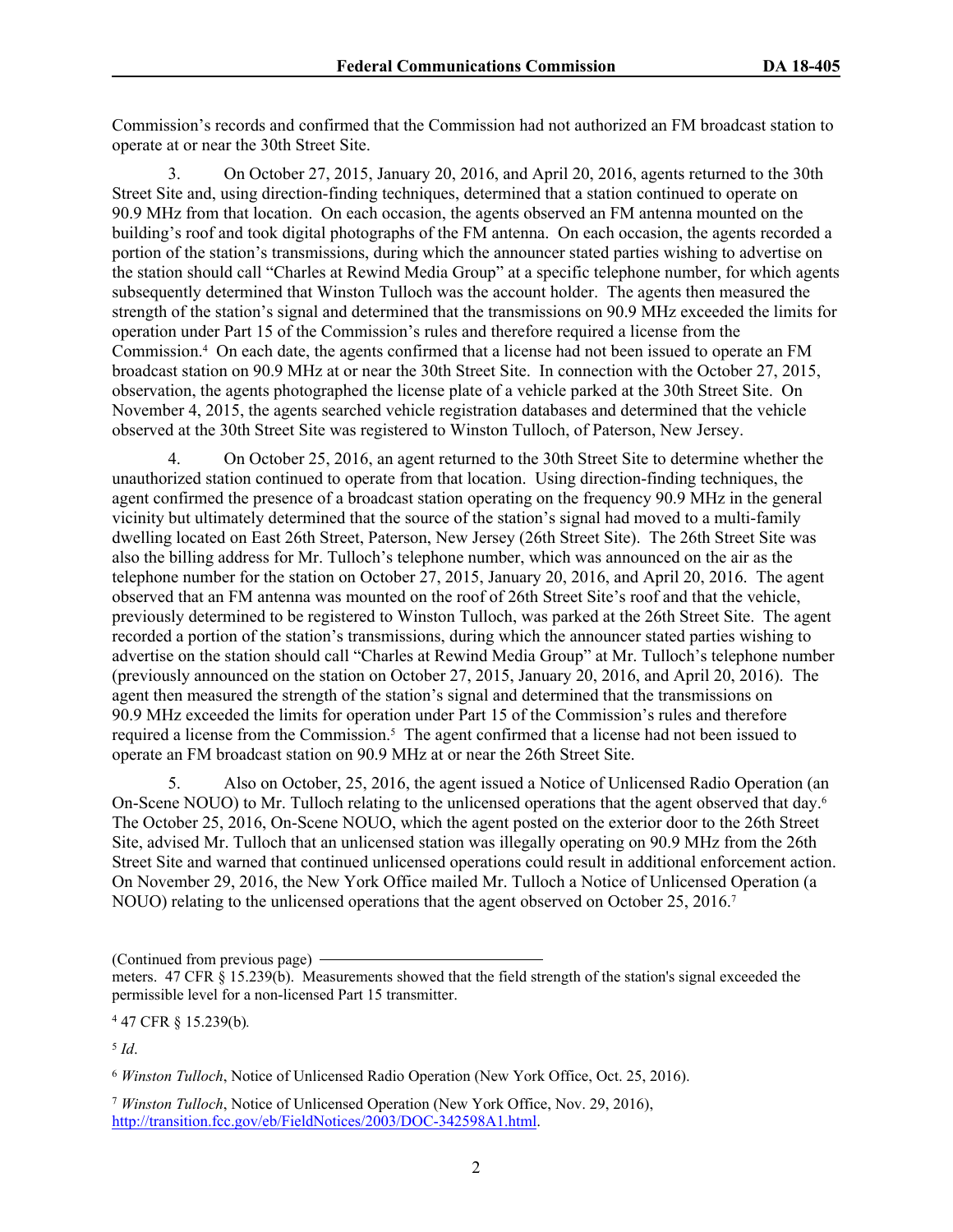6. On May 2, 2017, an agent returned to the 26th Street Site to determine whether an unlicensed FM broadcast station continued to operate from that location. Using direction-finding techniques, the agent confirmed the presence of a broadcast station operating on the frequency 90.9 MHz in the general vicinity but ultimately determined that the station's signal had returned to the 30th Street Site. Upon arriving at the 30th Street Site, the agent observed that an FM broadcast antenna was once again present on the building's roof and that Mr. Tulloch's vehicle was parked in the driveway. The agent recorded a portion of the station's transmissions, during which the announcer stated parties wishing to advertise on the station should call "Charles at Rewind Media Group" at Mr. Tulloch's telephone number (previously announced on October 27, 2015, January 20, 2016, April 20, 2016, and October 25, 2016). The agent then measured the strength of the station's signal and determined that the transmissions on 90.9 MHz exceeded the limits for operation under Part 15 of the Commission's rules and therefore required a license from the Commission.<sup>8</sup> The agent confirmed that a license had not been issued to operate an FM broadcast station on 90.9 MHz at or near the 30th Street Site.

7. On June 8, 2017, the Columbia Regional Office (Columbia Office) mailed Mr. Tulloch a NOUO advising him that on May 2, 2017, an agent observed an unlicensed station was illegally operating on 90.9 MHz from the 30th Street Site and warning that continued unlicensed operations could result in additional enforcement action.<sup>9</sup>

8. On June 12, 2017, two agents returned to the 30th Street Site and, using direction-finding techniques, determined that a station continued to operate on 90.9 MHz from that location. The agents again observed an FM antenna on the building's roof and took digital photographs of the antenna. The agents recorded a portion of the station's transmissions, during which the announcer stated parties wishing to advertise on the station should call "Charles at Rewind Media Group" at Mr. Tulloch's telephone number (previously announced on October 27, 2015, January 20, 2016, April 20, 2016, October 25, 2016, and May 2, 2017). The agents then measured the strength of the station's signal and determined that the transmissions on 90.9 MHz exceeded the limits for operation under Part 15 of the Commission's rules and therefore required a license from the Commission.10 The agents confirmed that a license had not been issued to operate an FM broadcast station on 90.9 MHz at or near the 30th Street Site.

9. The agents issued an On-Scene NOUO to Mr. Tulloch relating to the unlicensed operations the agents observed that day.11 The June 12, 2017, On-Scene NOUO, which the agents posted on the exterior door of the 30th Street Site, advised Mr. Tulloch that an unlicensed station was illegally operating on 90.9 MHz from the 30th Street Site and warned that continued unlicensed operations could result in additional enforcement action. On June 30, 2017, the Columbia Office mailed a NOUO to Winston Tulloch relating to the unlicensed operations that the agents observed on June 12, 2017.<sup>12</sup>

10. On September 15, 2017, two agents returned to the 30th Street Site and determined that the station on 90.9 MHz in Paterson, New Jersey was no longer in operation.

<sup>8</sup> 47 CFR § 15.239(b).

<sup>9</sup> *Winston Tulloch*, Notice of Unlicensed Operation (Columbia Office, June 8, 2017), <http://transition.fcc.gov/eb/Orders/2017/DOC-345340A1.html>.

<sup>10</sup> 47 CFR § 15.239(b).

<sup>11</sup> *Winston Tulloch*, Notice of Unlicensed Radio Operation (New York Office, June 12, 2017).

<sup>12</sup> *Winston Tulloch*, Notice of Unlicensed Operation (Columbia Office, June 30, 2017), <http://transition.fcc.gov/eb/Orders/2017/DOC-345661A1.html>; *see also, Phillip Mahoney*, Notice of Unlicensed Operation (Columbia Office, June 30, 2017), [http://transition.fcc.gov/eb/Orders/2017/DOC-345662A1.html.](http://transition.fcc.gov/eb/Orders/2017/DOC-345662A1.html) Mr. Mahoney owns the 30<sup>th</sup> Street Site.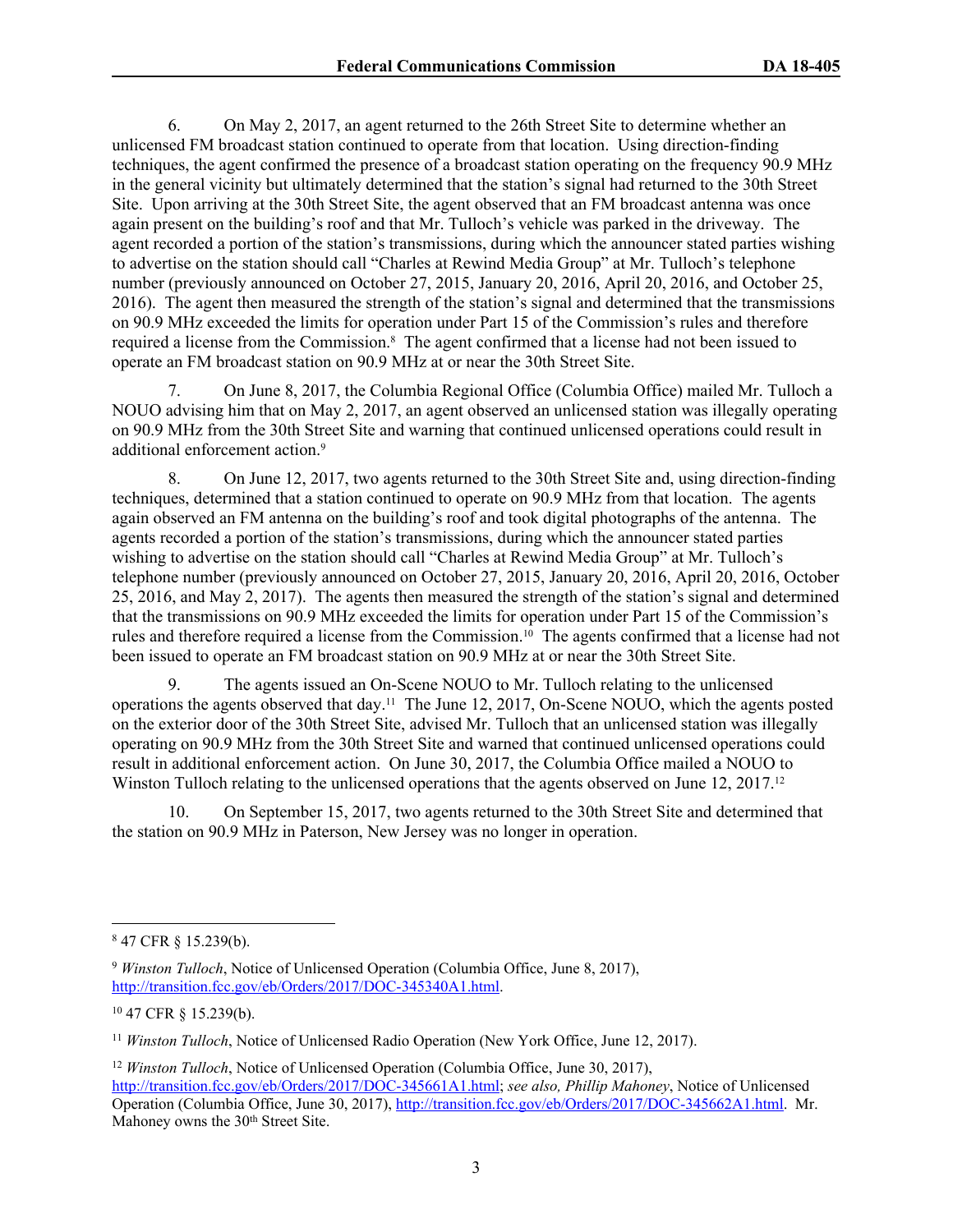# **III. DISCUSSION**

11. We find that Mr. Tulloch apparently willfully and repeatedly violated Section 301 of the Act. Section 301 of the Act states that no person shall use or operate any apparatus for the transmission of energy or communications or signals by radio within the United States without a license granted by the Commission.13 As stated above, over the past year, agents have twice observed Mr. Tulloch's unlicensed station operating at the 30th Street Site (May 2, 2017 and June 12, 2017) and have issued written warnings after each observation. In combination with Mr. Tulloch's prior operation of an unlicensed radio station, this course of conduct demonstrates Mr. Tulloch's continued awareness that his operation of an unlicensed FM station on 90.9 MHz in Paterson, New Jersey, violates Section 301 of the Act.

12. Section 503(b) of the Act authorizes the Commission to impose a forfeiture against any entity that "willfully or repeatedly fail[s] to comply with any of the provisions of [the Act] or of any rule, regulation, or order issued by the Commission."14 Here, Section 503(b)(2)(D) of the Act authorizes us to assess a forfeiture of up to \$19,639 for each day of a continuing violation, up to a statutory maximum of \$147,290 for a single act or failure to act.<sup>15</sup> In exercising our forfeiture authority, we must consider the "nature, circumstances, extent, and gravity of the violation and, with respect to the violator, the degree of culpability, any history of prior offenses, ability to pay, and such other matters as justice may require."<sup>16</sup> In addition, the Commission has established forfeiture guidelines; they establish base penalties for certain violations and identify criteria that we consider when determining the appropriate penalty in any given case.17 Under these guidelines, we may adjust a forfeiture upward for violations that are egregious, intentional, or repeated, or that cause substantial harm or generate substantial economic gain for the violator.18 Section 1.80(b) of the Rules sets a base forfeiture of \$10,000 for operation without an instrument of authorization for each violation or each day of a continuing violation.<sup>19</sup>

13. Through its investigation as discussed above, the Bureau has determined that Mr. Tulloch operated an unlicensed FM station on 90.9 MHz at the 30th Street Site on May 2, 2017, and June 12, 2017, both in apparent violation of Section 301 of the Act.20 In light of these apparent findings, we propose a base forfeiture of \$10,000 for each apparent violation of Section 301 of the Act, resulting in an aggregate base forfeiture of \$20,000. We have discretion, however, to depart from these guidelines,

<sup>16</sup> 47 U.S.C. § 503(b)(2)(E).

<sup>17</sup> 47 CFR § 1.80(b)(8), Note § II (articulating criteria for upward adjustments (egregious misconduct, ability to pay/relative disincentive, intentional violation, substantial harm, prior violations of any FCC requirements, substantial economic gain, and repeated or continuous violation) and downward adjustments (minor violation, good faith or voluntary disclosure, history of overall compliance, and inability to pay)).

<sup>18</sup> *Id*.

<sup>19</sup> 47 CFR § 1.80(b).

<sup>20</sup> As discussed in paragraphs  $2 - 5$ , agents observed the station operating multiple times over a three-year period. Because the prior observations fall outside of the one-year period specified in Section 503(b)(6)(B) of the Act, the proposed monetary forfeiture is based solely on the two observed apparent violations of the Act observed in the year prior to the date of this Notice of Apparent Liability for Forfeiture. *See* 47 U.S.C. § 503(b)(6)(B).

<sup>13</sup> 47 U.S.C. § 301.

<sup>14</sup> 47 U.S.C. § 503(b).

<sup>15</sup> *See* 47 U.S.C. § 503(b)(2)(D); 47 CFR §§ 1.80(b)(7), (9); *see also Jay Peralta, Corona, New York*, Notice of Apparent Liability for Forfeiture, 32 FCC Rcd 3246, 3250 n.30 (2017) (Peralta NAL) (discussing inflation adjustments to the forfeitures specified in Section 503(b)(2)(D)); *Amendment of Section 1.80(b) of the Commission's Rules Adjustment of Civil Monetary Penalties to Reflect Inflation*, Order, DA 18-12, at [https://apps.fcc.gov/edocs\\_public/attachmatch/DA-18-12A1.pdf](https://apps.fcc.gov/edocs_public/attachmatch/DA-18-12A1.pdf) (EB 2018).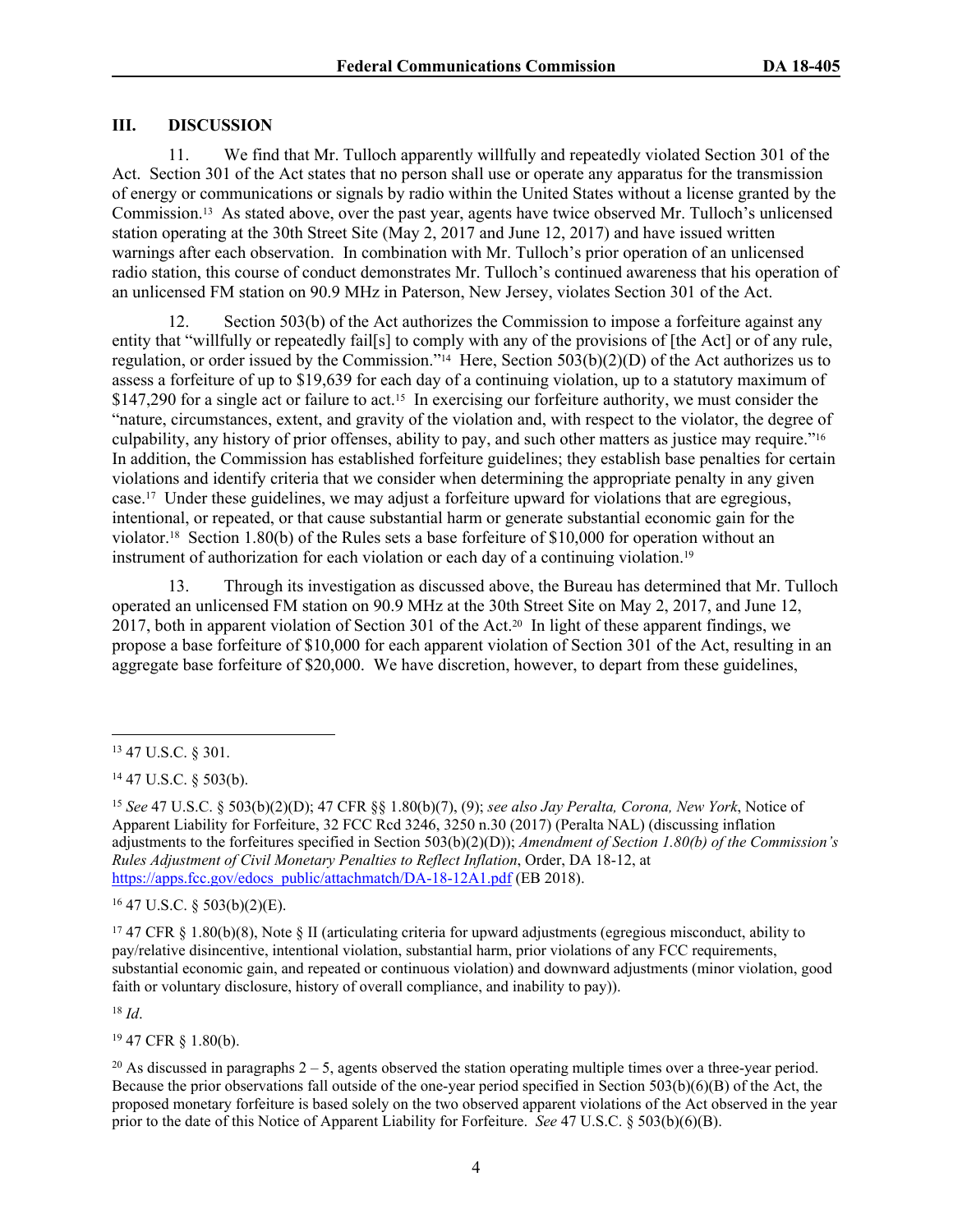taking into account the particular facts of each individual case.21 Given the totality of the circumstances, and consistent with the *Forfeiture Policy Statement*, we conclude that an upward adjustment is warranted. Although the Bureau issued numerous written warnings to Mr. Tulloch, instructing him to cease operating his unlicensed FM broadcast station, he did not discontinue operations. Instead, Mr. Tulloch continued to operate his illegal station. We therefore propose an upward adjustment of \$5,000 based on the repeated and intentional nature of Mr. Tulloch's apparent violations of Section 301 of the Act. In applying the applicable statutory factors, we also consider whether there is any basis for a downward adjustment of the proposed forfeiture. Here, we find none. After applying the *Forfeiture Policy Statement*, Section 1.80 of the Rules, and the statutory factors, we therefore propose a total monetary forfeiture of \$25,000 for which Mr. Tulloch is apparently liable.

## **IV. CONCLUSION**

14. We have determined that Mr. Tulloch apparently willfully and repeatedly operated an unlicensed pirate radio station in violation of Section 301 of the Act. As such, Mr. Tulloch is apparently liable for a forfeiture of \$25,000.

### **V. ORDERING CLAUSES**

15. Accordingly, **IT IS ORDERED** that, pursuant to Section 503(b) of the Act<sup>22</sup> and Sections 1.80 of the Rules,<sup>23</sup> Winston Tulloch is hereby **NOTIFIED** of this **APPARENT LIABILITY FOR A FORFEITURE** in the amount of Twenty-Five Thousand Dollars (\$25,000) for willful and repeated violations of Section 301 of the Act.<sup>24</sup>

16. **IT IS FURTHER ORDERED** that, pursuant to Section 1.80 of the Rules,<sup>25</sup> within thirty (30) calendar days of the release date of this Notice of Apparent Liability for Forfeiture, Winston Tulloch **SHALL PAY** the full amount of the proposed forfeiture or **SHALL FILE** a written statement seeking reduction or cancellation of the proposed forfeiture consistent with paragraph 19 below.

17. Payment of the forfeiture must be made by check or similar instrument, wire transfer, or credit card, and must include the NAL/Account Number and FRN referenced above. Winston Tulloch shall send electronic notification of payment to Matthew L. Gibson at [matthew.gibson@fcc.gov,](mailto:matthew.gibson@fcc.gov) with copy to  $field@fcc.gov$  on the date said payment is made. Regardless of the form of payment, a completed FCC Form 159 (Remittance Advice) must be submitted.<sup>26</sup> When completing the FCC Form 159, enter the Account Number in block number 23A (call sign/other ID) and enter the letters "FORF" in block number 24A (payment type code). Below are additional instructions that should be followed based on the form of payment selected:

• Payment by check or money order must be made payable to the order of the Federal Communications Commission. Such payments (along with the completed Form 159) must be

<sup>22</sup> 47 U.S.C. § 503(b).

<sup>23</sup> 47 CFR § 1.80.

<sup>24</sup> 47 U.S.C. § 301.

<sup>25</sup> 47 CFR § 1.80.

<sup>21</sup> *The Commission's Forfeiture Policy Statement and Amendment of Section 1.80 of the Rules to Incorporate the Forfeiture Guidelines*, Report and Order, 12 FCC Rcd 17087, 17098–99, para. 22 (1997) (noting that "[a]lthough we have adopted the base forfeiture amounts as guidelines to provide a measure of predictability to the forfeiture process, we retain our discretion to depart from the guidelines and issue forfeitures on a case-by-case basis, under our general forfeiture authority contained in Section 503 of the Act") (*Forfeiture Policy Statement*), *recons. denied*, Memorandum Opinion and Order, 15 FCC Rcd 303 (1999).

<sup>26</sup> An FCC Form 159 and detailed instructions for completing the form may be obtained at http://www.fcc.gov/Forms/Form159/159.pdf.